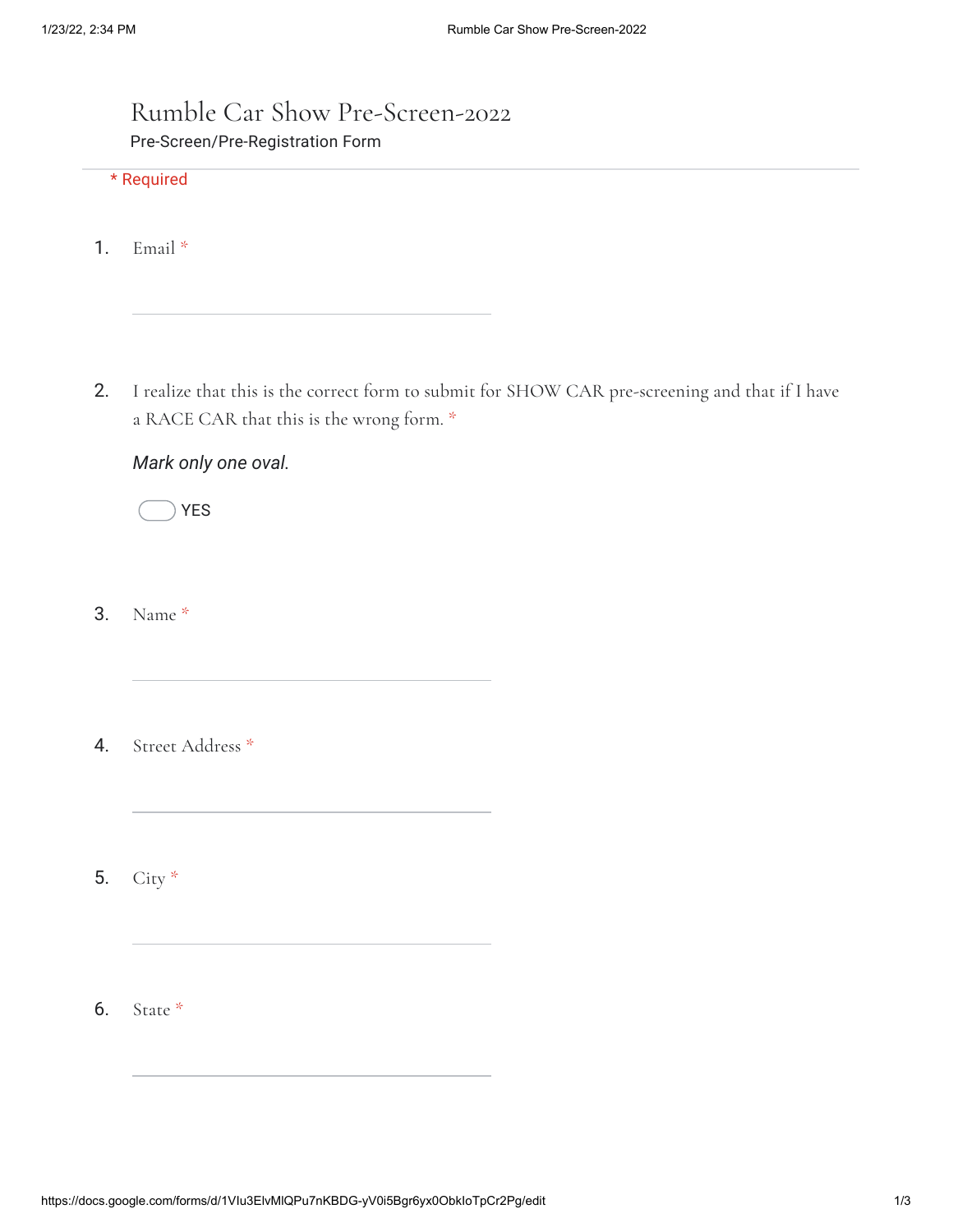7. Zip \*

- 8. Phone number (text updates only)
- 9. This is a Pre-screening form that will convert to a Pre-Registration form if your vehicle is approved. Please see the rules for vehicle appearance and wheel types at TheRumble64.com.
- 10. Files submitted: 3 Photos of your car (full side view including wheels, front and rear) \*
- 11. Model year \*

12. Make / Model \*

13. Once approved you will receive and email with information about how to pay for your registration, an event schedule and other event info. By registering, you are acknowledging that safety is your responsibility. Thunder Valley requires that all vehicles on the raceway be previously inspected by a Tech official and no vehicle shall be permitted on the drag-strip without a previous tech inspection. Your typed name below will serve as your signature. \*